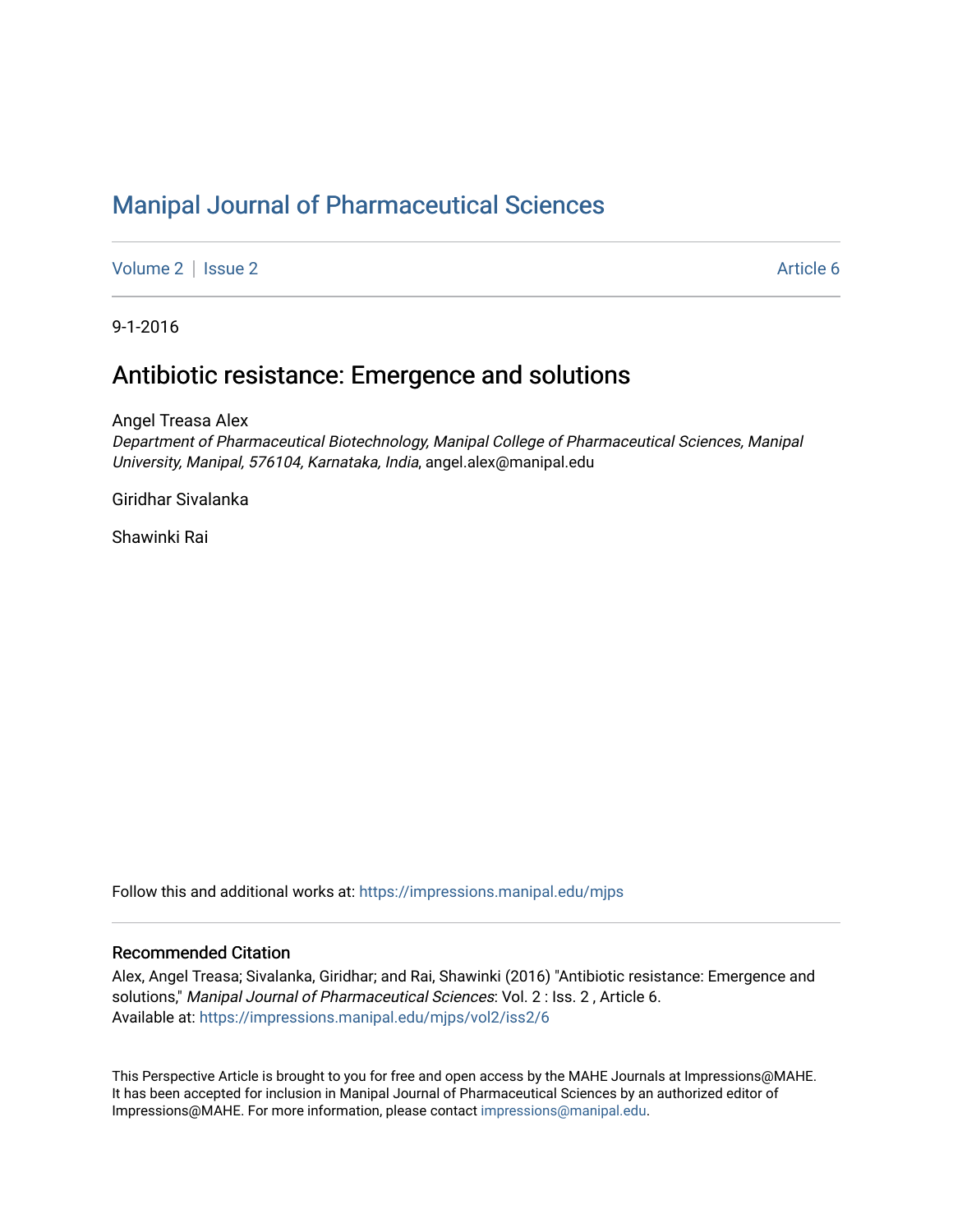$A$ lex AT, et al: Antibiotic resistance: emergence and solutions and solutions and solutions and solutions and solutions and solutions are expected and solutions and solutions are experimental and solutions are experiment

Perspective

# **Antibiotic resistance: Emergence and solutions**

#### **Giridhar Sivalanka, Shawinki Rai, Angel Treasa Alex\***

Email : angel.alex@manipal.edu

# **Abstract**

Antibiotic resistance is one of the leading medical crises in the world today. The antibiotic resistant strains are presenting a serious threat to the health of individuals. The strains of Staphylococcus aureus, which are untreatable by any existing antibiotics, were developed already. According to World Health Organization, 4,80,000 people develop drug resistant tuberculosis each year, globally. Ever since the antibiotics were discovered, the resistant strains have been challenging the efficacy of the developed antibiotics. This crisis has been due to the lack of new drugs and due to the misuse of the existing antibiotics. This review presents the emergence, molecular mechanisms of developing resistance, and strategies for minimizing the resistance.

#### **Introduction**

Antibiotics play a major role in the treatment and prevention of bacterial infections. They are also helpful in preventing various postoperative infections, for cancer patients who are receiving chemotherapy, during organ transplantation and for HIV infected patients to prevent pneumonia.<sup>1</sup>

The antibiotic resistant strains are often termed as 'superbugs'. The genes of the superbugs will allow the microbes to survive even in the therapeutic levels of antibiotics. Centres for disease control and prevention (CDC) classified the resistant strains as urgent, severe, and concerning threats. Clostridium difficile (CDIFF) and Neisseria gonorrhoeae strains fall under the urgent threat. Methicillin resistant Staphylococcus aureus (MRSA) and vancomycin resistant Enterococcus (VRE) are some of the strains, that come under the severe threats. Vancomycin resistant Staphylococcus aureus is the one concerning threat.<sup>1</sup>

The root cause for developing antibiotic resistance include, the misuse and the overuse of antibiotics,

#### **Giridhar Sivalanka, Shawinki Rai, Angel Treasa Alex\***

*Department of Pharmaceutical Biotechnology, Manipal College of Pharmaceutical Sciences, Manipal University,* 

*Manipal, 576104, Karnataka, India.*

\* Corresponding Author

incorrect duration of therapy, wrong choice, extensive use of antibiotics in livestock and lack of new antibiotics. The overuse of antibiotics is the primary reason for the development of resistant strains. Improper regulation and dispensing antibiotics over the counter promotes overuse.<sup>2</sup> Prescribing wrong antibiotic will lead to potential side effects. Antibiotics are used in livestock for the prevention of infections and to improve health. These are consumed by humans when they take food, which in turn leads to adverse health consequences. The practice of using antibiotics on fruit trees to act as pesticide will also play a role in developing resistance. Finally, the lack of new antibiotics due to less investment resulted in the development of resistance.

#### **Emergence**

The discovery of penicillin in 1928 started the golden era for antibiotics. They were used to treat severe infections and it saved many lives. Penicillin was successful in treating many bacterial infections.<sup>3</sup> However, the resistant strains to penicillin were developed and became a concerning threat. The discovery of beta lactam antibiotics solved this problem, but MRSA was identified after 10 years. Eventually, the resistance has been developed for all known antibiotics. Vancomycin was developed for treating this MRSA infection.

**How to cite this article:** Sivalanka G, Rai S, Alex A.T. Antibiotic resistance: emergence and solutions. *MJPS* 2016; 2(2): 26-30.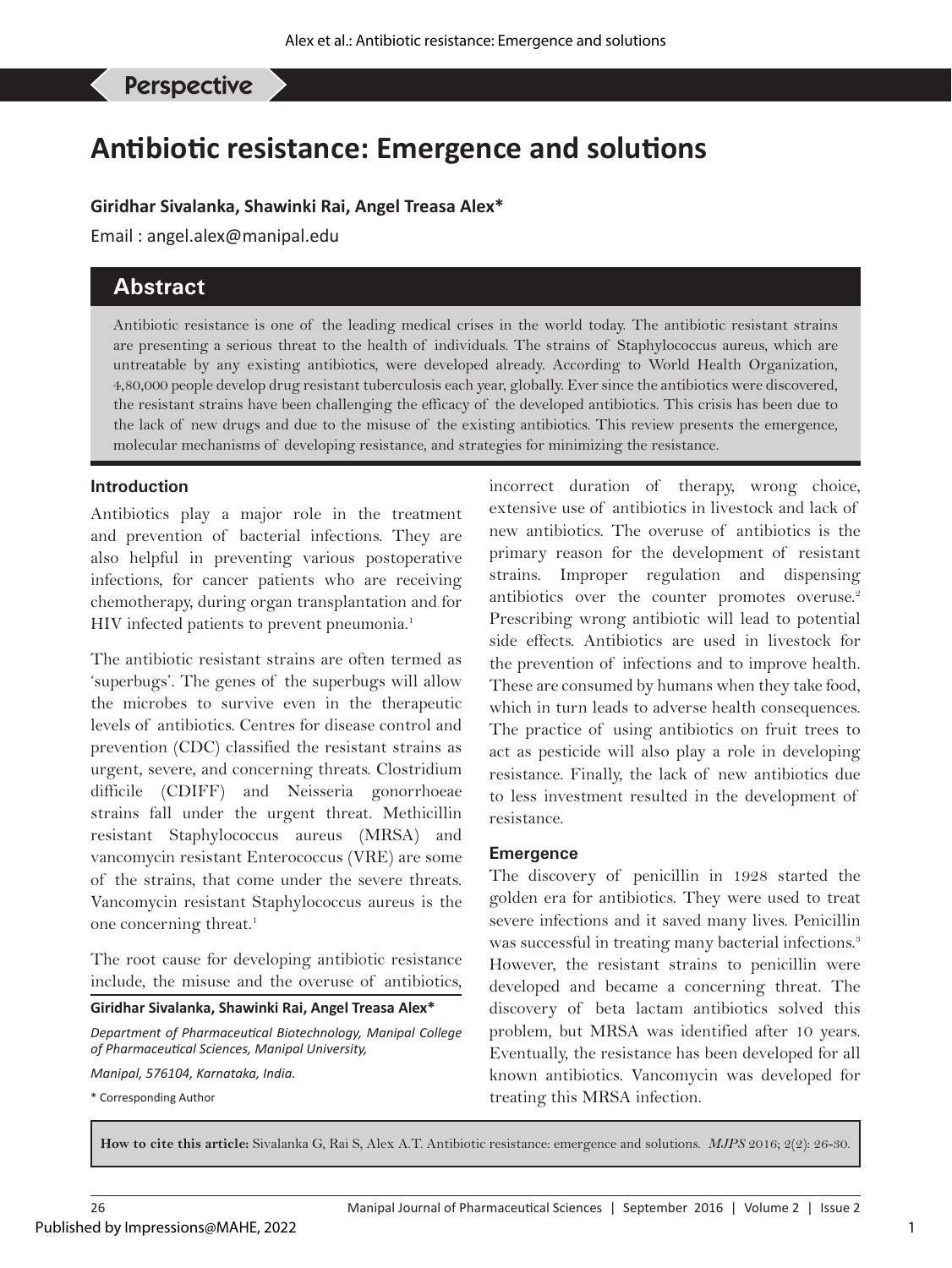#### Alex AT, et al: Antibiotic resistance: emergence and solutions

Carbapenems are useful in treating multi drug resistant bacteria. They are a class of beta lactam antibiotics and kill bacteria by inhibiting cell wall synthesis. They are broad-spectrum antibiotics, used to treat the infections by resistant strains like Pseudomonas aeruginosa, Escherichia coli, and Acinetobacter species. Yong et. al. described a strain of Klebsiella pneumoniae, that is capable of producing metallo-beta-lactamase enzyme (MBL). Because of this enzyme, it became resistant to carbapenems which made difficult to treat their infection. This strain was identified in Swedish patient of Indian origin who acquired urinary tract infection.4 This enzyme was named as New Delhi metallo-beta-lactamase-1 (NDM-1) as a patient acquired it from India.

#### **Mechanisms of antibiotic resistance**

Antibiotic resistance can be developed by several mechanisms. Broadly, it may be due to modification or inactivation of antibiotic or decreased uptake of antibiotics. The bacteria become resistant to a specific antibiotic either by intrinsic mechanisms or by acquiring resistance genes from other bacteria.<sup>5</sup> Bacteria contain several genes, which would lead to intrinsic bacterial resistance and some bacteria acquire these genes and become resistant. The various mechanisms by which bacteria can acquire resistance is shown in Figure 1.



Figure 1: Mechanisms of antibiotic resistance

#### **A. Inactivation of antibiotics**

Hydrolysis of antibiotics by enzymes produced by bacteria is the most common way to achieve resistance in bacterial strains. The group of beta lactam antibiotics are prone to lysis by the

enzyme beta lactamase. Diverse range of enzymes specifically beta lactamases, have been developed which are capable of lysing cephalosporins, penicillins, carbapenems and monobactams.6 Transfer of plasmid from one bacteria to another lead to the development of resistance.<sup>7</sup> The resistant strains were developed, which were even capable of degrading powerful member of beta lactam antibiotics group, the carbapenemes. These strains produce MBL-1 to degrade carbapenems. Several classes of enzymes have been characterized, which can degrade aminoglycosides and macrolides.

The beta lactam antibiotics exert their action by binding to penicillin binding proteins (PBP). The PBPs are a group of proteins located on the bacterial cell membrane, and are essential for the cross linking of the bacterial cell wall. The beta lactams when bound to PBPs prevent them from performing their function, thereby leading to the inhibition of cell wall synthesis. The mechanism of beta lactam antibiotics is to bind penicillin-binding protein, which inhibits the cell wall synthesis. Destruction of beta lactam ring results in the loss of ability to bind the penicillin-binding proteins. The examples include penicillin resistant strains of Staphylococci and cephalosporin resistant Enterobacteriaceae.

#### **B. Modification of structure of antibiotic**

Accurate binding of antibiotic to target protein depends on the structure of antibiotic. Any change in the structure prevents its binding to target protein.8 Changes are made by adding chemical groups like phosphate and hydroxyl to antibiotics. These kinds of modifications are particularly seen in aminoglycosides like streptomycin, amikacin, and kanamycin, in which the structure of the antibiotic is modified. Hence, it cannot bind the ribosome and affect the protein synthesis. Example is the resistant species of Mycobacterium.

#### **C. Altered target**

The binding regions were altered in resistant bacterial species either by mutation in the genes coding target protein or by modification of target protein. The changes prevent binding to target protein and confers resistance.<sup>9</sup> This kind of resistance

2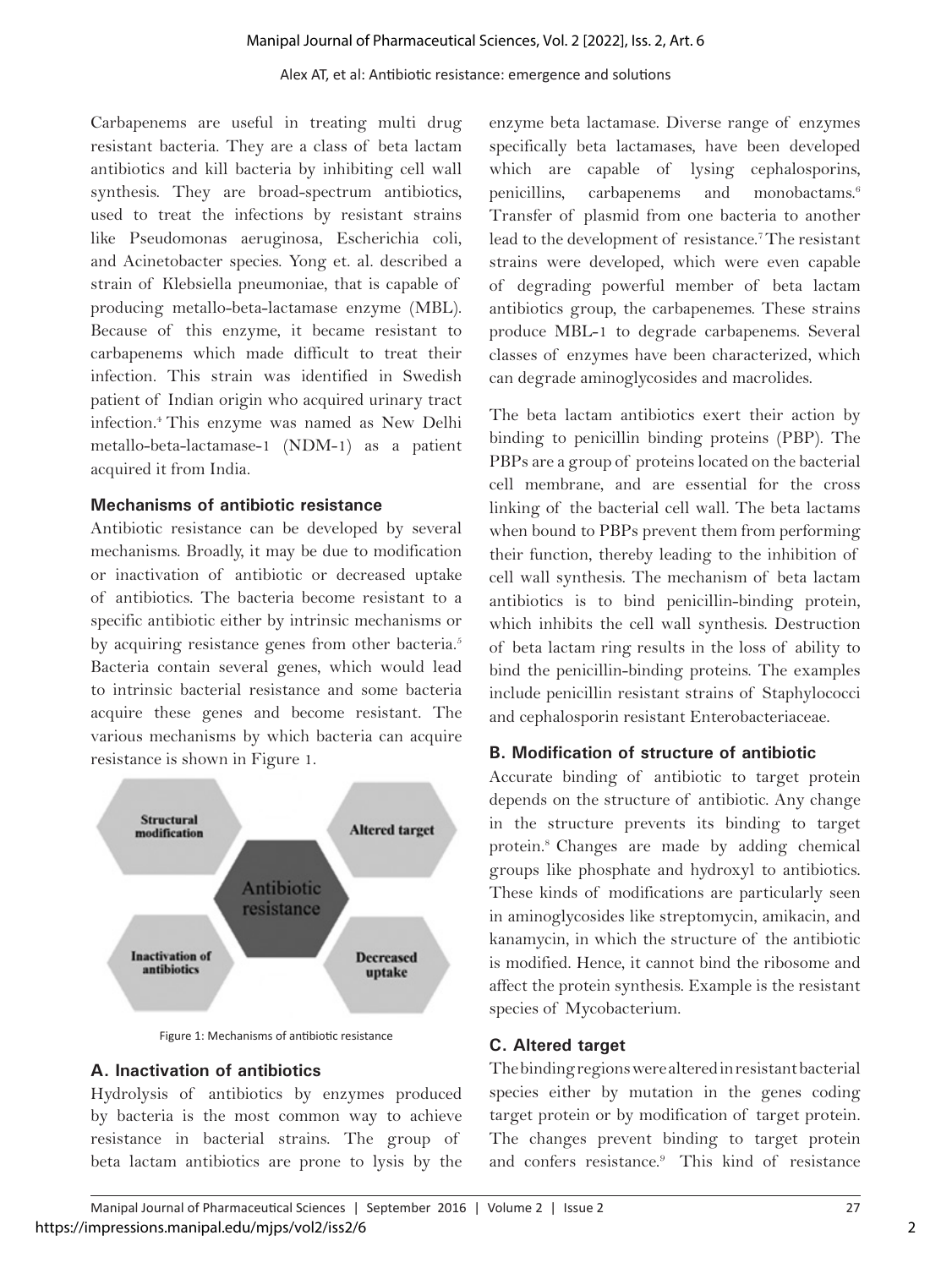#### Alex et al.: Antibiotic resistance: Emergence and solutions

was developed in almost all antibiotic classes like aminoglycosides, quinolones, glycopeptides, and beta lactams due to mutations and transformation. The examples include vancomycin resistant strains of enterococci.

#### **D. Decreased uptake**

The decrease in the uptake of antibiotics is due to efflux pumps of bacteria, which drain the antibiotics in the bacterial cell.10 Overexpression of efflux pumps in a cell leads to the development of resistance in bacteria [Figure 2]. This mechanism particularly confers resistance to Staphylococci against quinolones.



Figure 2: Decreased uptake of antibiotics.

#### **How to resolve antibiotic resistance?**

As the antibiotic resistance is posing serious threats to the health of individuals, finding a right solution is very much necessary to save the people.11 Proper preventive steps have to be taken to decrease the misuse of antibiotics. There is also a need to develop strategies by exploiting advances in molecular biology for finding new ways of treating the resistance strains. The preventive measures include proper education, decrease the use of antibiotics in livestock and control in prescribing antibiotics. Treatment of resistant strains include development of new antibiotics, vaccines, nonantibiotics and use of bacteriophages as described by Ian A Mckay et. al.



Figure 3: Strategies for overcoming antibiotic resistance.

#### **A. Education**

Sensitizing the clinicians and the pharmacists about the pharmacokinetic parameters of drug is very much essential. The inappropriate prescribing of antibiotics leads to patient complications and the inadequate dosing leads to resistance. Alertness about the need of proper prescription of antibiotics is very essential to reduce the overuse and misuse of antibiotics. There is also a need to educate the public regarding hygiene and the need of following the prescription.12 Multidrug resistance is mainly seen in hospital-acquired infections. Hence, there is a need to educate the health workers about proper disinfection and hygiene.

#### **B. Novel antibiotics**

The resistance to antibiotics has started due to using limited class of compounds having very less targets and mechanisms. The development of a new class of antibiotics having complex mechanisms is essential for combating the battle of resistance. The pharmaceutical companies treat the antibiotics as non-profitable drugs compared to the drugs used to treat the chronic diseases, which created a gap in the field of antibiotics discovery. Hence, the pharmaceutical companies need to step up and scale up the research done in the academia. Screening new chemical entities from natural sources like soil and plants helps in isolation of the new natural antibiotics.13

Isolation and characterization of animal secretions, which contain antimicrobial agents, can be helpful in treating the resistant strainsThe examples include indolicidin from cow and protegrin 1 from pig.<sup>14</sup>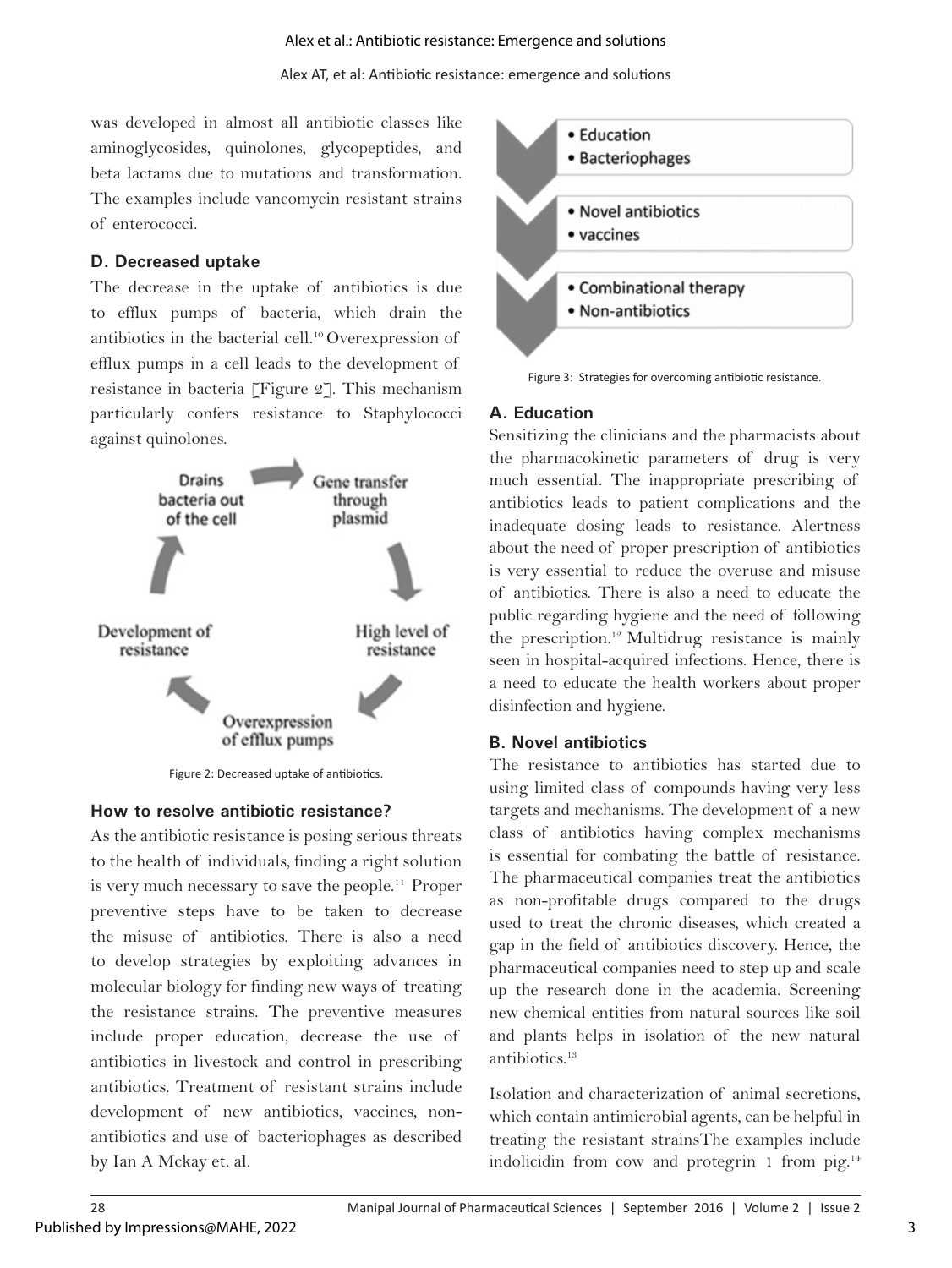Even many microbes produce bioactive compounds like antibiotics which on isolation may give a new class of antibiotics.

| <b>NAME OF THE DRUG</b> | <b>CLASS</b>   |
|-------------------------|----------------|
| Ceftolozane             | Cephalosporins |
| Clazomicin              | Aminoglycoside |
| Eravacycline            | Fluorocycline  |
| <b>Brilacidin</b>       |                |

#### **Table-1: New class of antibiotics15**

## **C. Bacteriophages**

Bactriophages are the viruses that specifically infect bacteria and the studies suggest the use of bacteriophage for the treatment of drug resistant strains, seems promising. The Polish studies based on this has shown that they are effective against systemic infections and mucosal infections. The immunogenicity is less and is having good bioavailability. This therapy is still in early stages of the development and a thorough research is required regarding the physiology of bacteriophages.

#### **D. Virulence factors**

Many bacteria release virulence factors which will cause infections. The suppression of virulence factors by using new compounds finds effective in combinational therapy with antimicrobial agents.16 Suppression does not kill microbe but decreases the emergence of resistance. The examples include the usage of RNA III for neutralization of virulence factors of Staphylococcus aureus. Balaban et. al. described the use of this compound which showed decrease in the size of lesion in mice. The development of vaccine using powerful virulent factor may give good results and used as a synergistic therapy with suitable class of antibiotics.

# **E. Combinational therapy**

Combining the agents having different modes of action has shown a promise. For example, the combination of a macrolide and a fluoroquinolone or beta lactam and a tetracycline has been used in HIV infections. The use of beta lactamase inhibitors along with beta lactam antibiotics is a good strategy. Clavulanic acid is used as a beta lactamase inhibitor.

#### **F. Non-antibiotics**

Use of the class of drugs other than antibiotics called non-antibiotics, is a hope for treating the drug resistance. Compound like phenothiazines might enhance the activity of the normal class of antibiotics and useful in eliminating the resistance. In some studies, they have shown activity against the resistant bacterial strains.

## **G. Disruption of the biofilms**

Certain bacteria are capable of producing polymers which can shield them from immune cells. These are called biofilms and the antibiotic resistance conferred due to this is a difficult problem to treat. It is because of the difference in the pattern of resistance in biofilms and conventional microbes.<sup>17</sup> Understanding the mechanisms in resistance hold the key for developing the strategies against it. The matrix surrounding bacteria is essential for their survival. The use of substances that are capable of destroying biofilm can be given as a combinational therapy along with the conventional therapeutic agents.18 Identifying the polymer in different kinds of bacterial films is essential for choosing the agent to depolymerize it, which is a promising area of research.

# **Conclusion**

The antibiotic resistance is a leading global crisis developed due to the lack of new class of antibiotic drugs and the misuse of the existing antibiotics. The research in the area of development of new classes of drugs like non-antibiotics, vaccines made of potential virulence factors and use of bacteriophages will be helpful in combating the battle of resistance. At the same time, educating the health workers and the public regarding self-medication, self-care, and limiting the irrational prescription, dispensing, and use of antibiotics is highly opted to overcome the biggest challenge of the current century, the antibiotic resistance.

#### **References**

- 1. Ventola CL. The Antibiotic Resistance Crisis. PT. 2015 Apr; 40(4): 277-83.
- 2. Lushniak BD. Antibiotic resistance: a public health crisis. Public Health Rep. 2014; 129(4): 314–6.

4